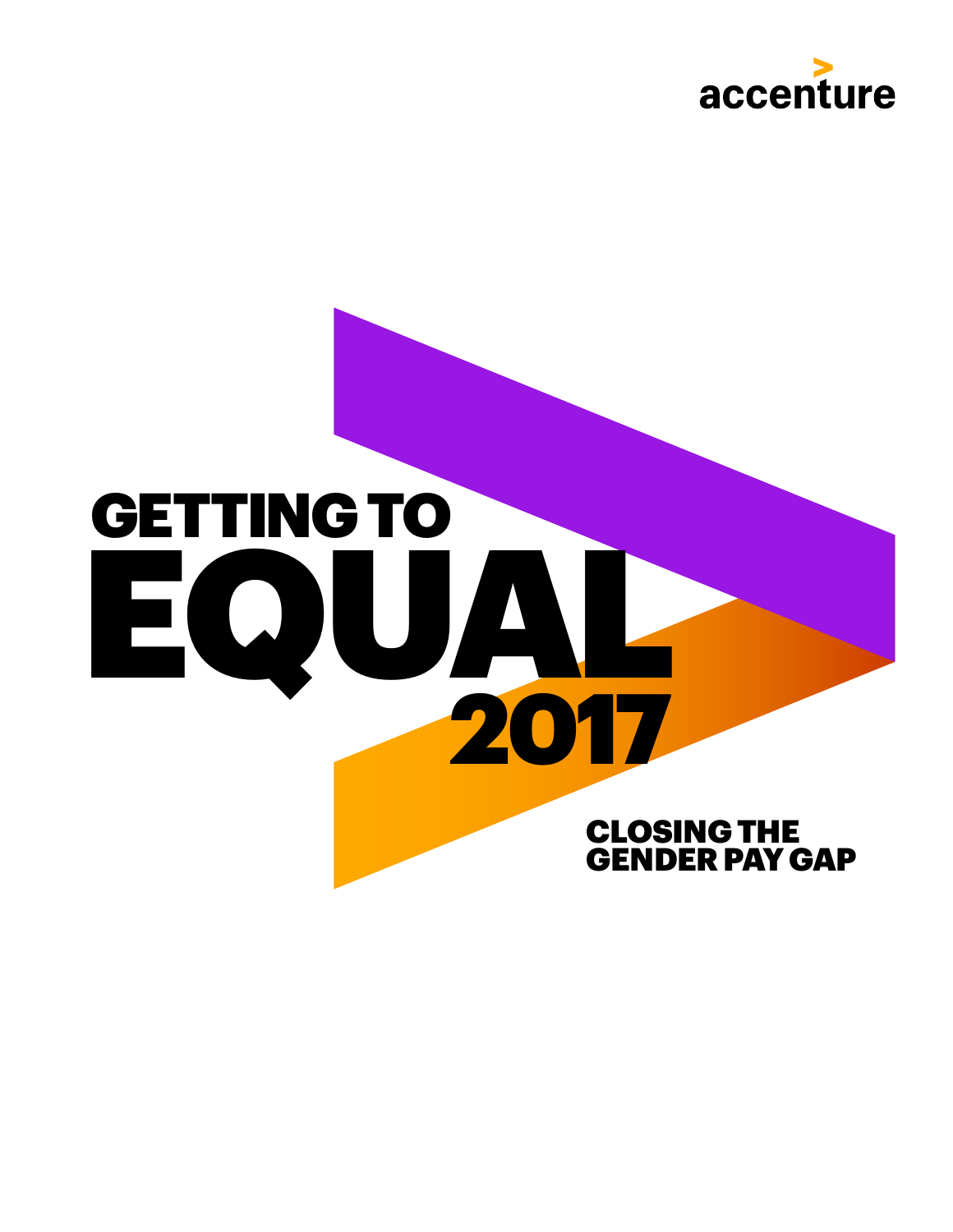# THE PERSISTENT **PAY GAP**

## **For women in the workforce, one challenge often clouds the future: the gender pay gap is as wide as ever.**

Women are a vital resource in the race to fill the global demand for talent, but they remain woefully underrepresented in the workforce and continue to earn less than men. As the gender pay gap closes at a glacial pace, it robs women, families and communities of income, skills and education and deepens social inequality.

Now, new research from Accenture finds that today's female university students in developed markets could be the first generation in history to see the gender pay gap close in their professional lifetimes—if this Class of 2020 makes strategic choices and gains more digital skills, and if businesses, governments and academia provide crucial support.

The close in developed markets could come in 2044—36 years earlier than previously estimated. In developing markets, female university undergrads could see the close in 2066—more than 100 years earlier.

The report flags a clear risk, however: the choices that young women undergrads are making now are setting them up to enter the workforce with fewer digital skills, less mentoring advice and lower interest in pursuing high-paying jobs, compared with their male peers.

Getting to Equal 2017, which builds on Accenture's 2016 research about closing the gender gap in the workplace, reveals that a woman earns an average \$100 for every \$140 a man earns.



### **Time to close the pay gap**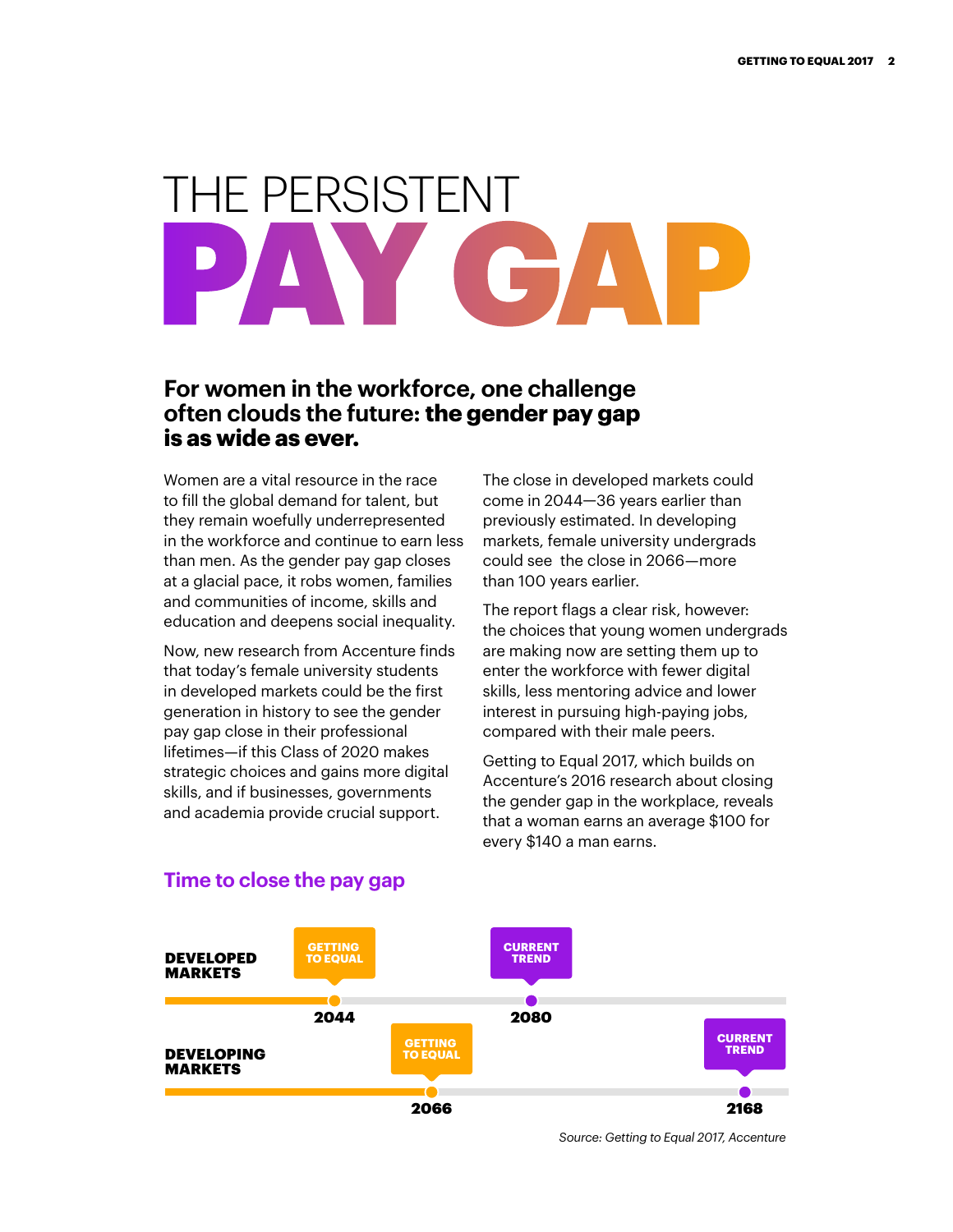Adding to this imbalance is the fact that women are much less likely than men to have paid work (50 percent and 76 percent, respectively). This contributes to a hidden pay gap that increases the economic inequities between women and men.

Based on the hidden pay gap, our research shows that for every \$100 a woman earns, a man earns \$258. Since women are usually responsible for the bulk of unpaid work, such as child care and housekeeping, the effects of the hidden pay gap for them are immense.

In defining substantive progress that can be made by 2030—a reasonable and achievable milestone within today's grasp —this new report identifies three powerful equalizers to help close the pay gap between women and men:

- **Digital Fluency:** The extent to which people use digital technologies to connect, learn and work.
- **Career Strategy:** The need for women to aim high, make informed choices and manage their careers proactively.
- **Tech Immersion:** The opportunity for women to acquire greater technology and stronger digital skills to advance as quickly as men.

The potential impact is profound. Combining these three equalizers would reduce the pay gap by 35 percent worldwide and add \$3.9 trillion to women's income by 2030.

These are the key findings of our report, which uses unique Accenture Research modelling to show how various factors can impact the progress to close the pay gap. The analysis includes a global survey of 28,000 women and men, including undergraduates, along with published data.

Our report identifies a powerful approach to help young women, businesses, governments and academia close the pay gap and make the future workforce an equal workforce.



### **Globally, women are much less likely than men to have paid work…**

*Source: ILO Women at Work, Trends 2016*



### **...which contributes to a hidden pay gap: For every \$100 a woman earns, a man earns \$258**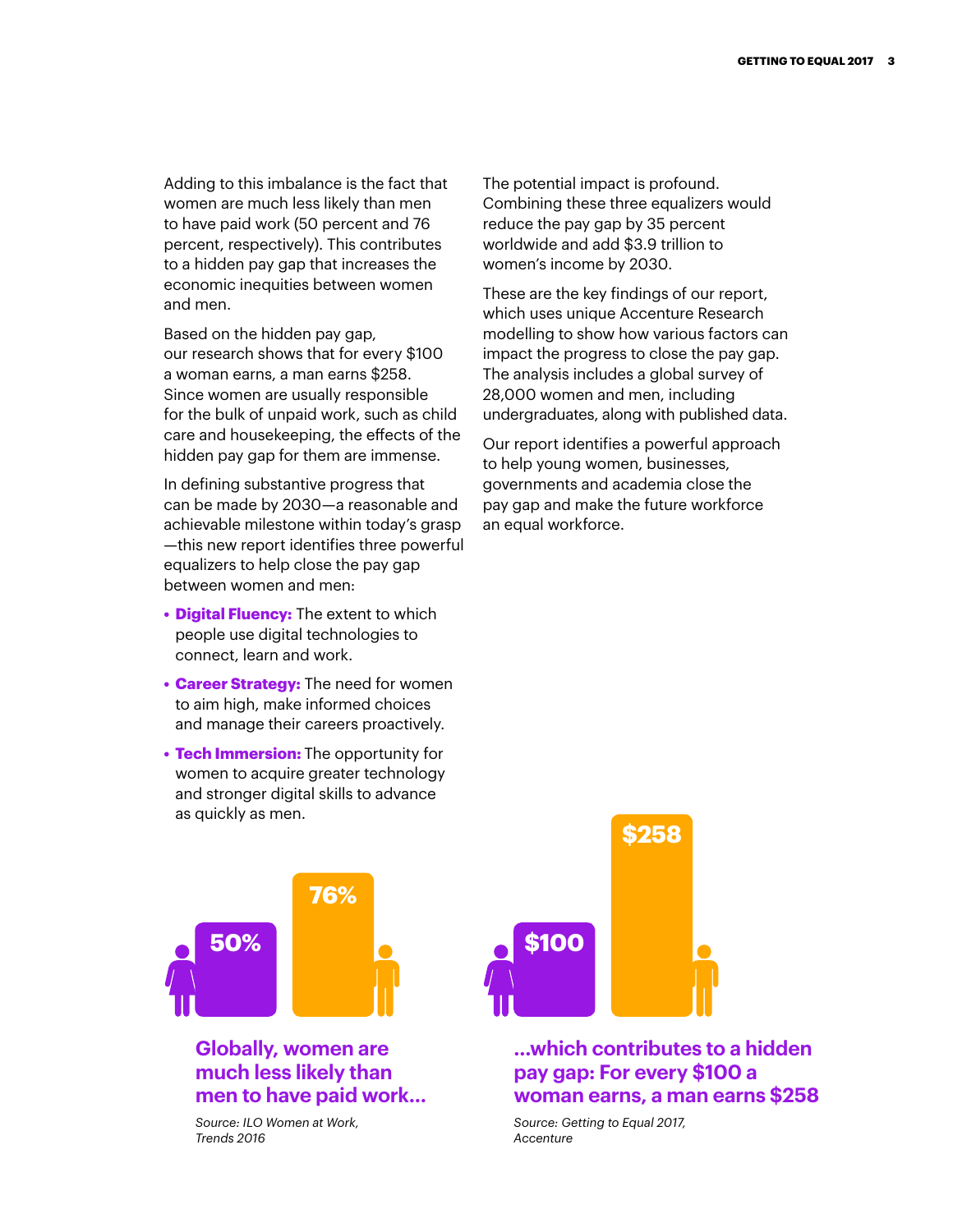# DIGITAL FLUENCY IGNITES

# **The power to reduce the pay gap 21% worldwide by 2030**

Digital Fluency is the single most critical factor in closing the pay gap because it ignites the chances of more women getting paid work.

When women enter the workforce, economies grow. But globally, women do the lion's share of unpaid work, which contributes significantly to the hidden pay gap. Tasks like cooking, cleaning and family care—more amplified and time-consuming

in developing markets—continually prevent women from closing the pay gap with men.

Digital Fluency advances pay equality. Our research shows that across developed and developing markets, Digital Fluency's potential impact is life-changing: nearly 100 million women would be added to the paid workforce, with almost two trillion dollars of additional income, while cutting decades off the pay gap—all by 2030.



**The impact of Digital Fluency**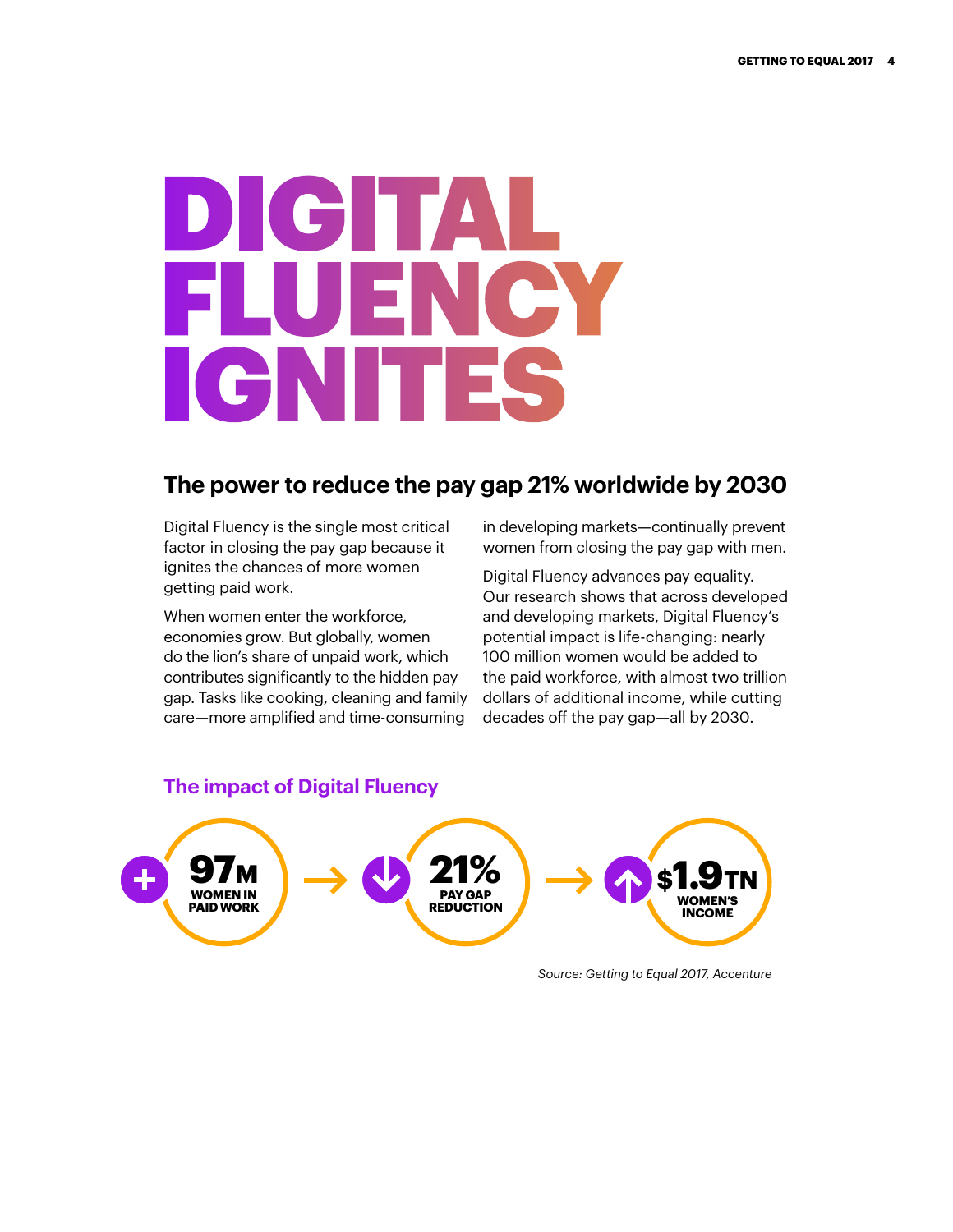Young women in the Class of 2020 recognize Digital Fluency's value as a stepping stone to better education and employment, benefiting from the flexibility they gain by accessing online courses, networking through social media and collaborating with classmates. In developing markets, Digital Fluency powers mobile banking and money transfers, for example, both vital to helping women participate more successfully in local markets.

Interestingly, our research shows that 84 percent of female undergrads believe the pay gap either doesn't exist or will close within 20 years—a sharp contrast to the reality of a gap that will exist for another 131 years unless interventions like those outlined in this report are activated.

Our research also shows that the choices women undergrads are making now in

university about courses and careers are affecting the ability to reduce the pay gap. Those decisions are causing women undergrads to trail their male peers, who are strategically upskilling and choosing classes critical to boosting their future earning power.

Early adopters of new technology, for example, are overwhelmingly male at the undergrad level—63 percent versus 45 percent female. And when it comes to continuously learning important new digital skills, our research shows that male undergrads again outperform female undergrads, 53 percent to 44 percent.

The message to young women, educators, employers and governments is clear: Digital Fluency is vital, internet access is fundamental, and helping women make smart choices to obtain paid work is essential in closing the gender pay gap.

#### **Actions and attributes that affect work and pay**

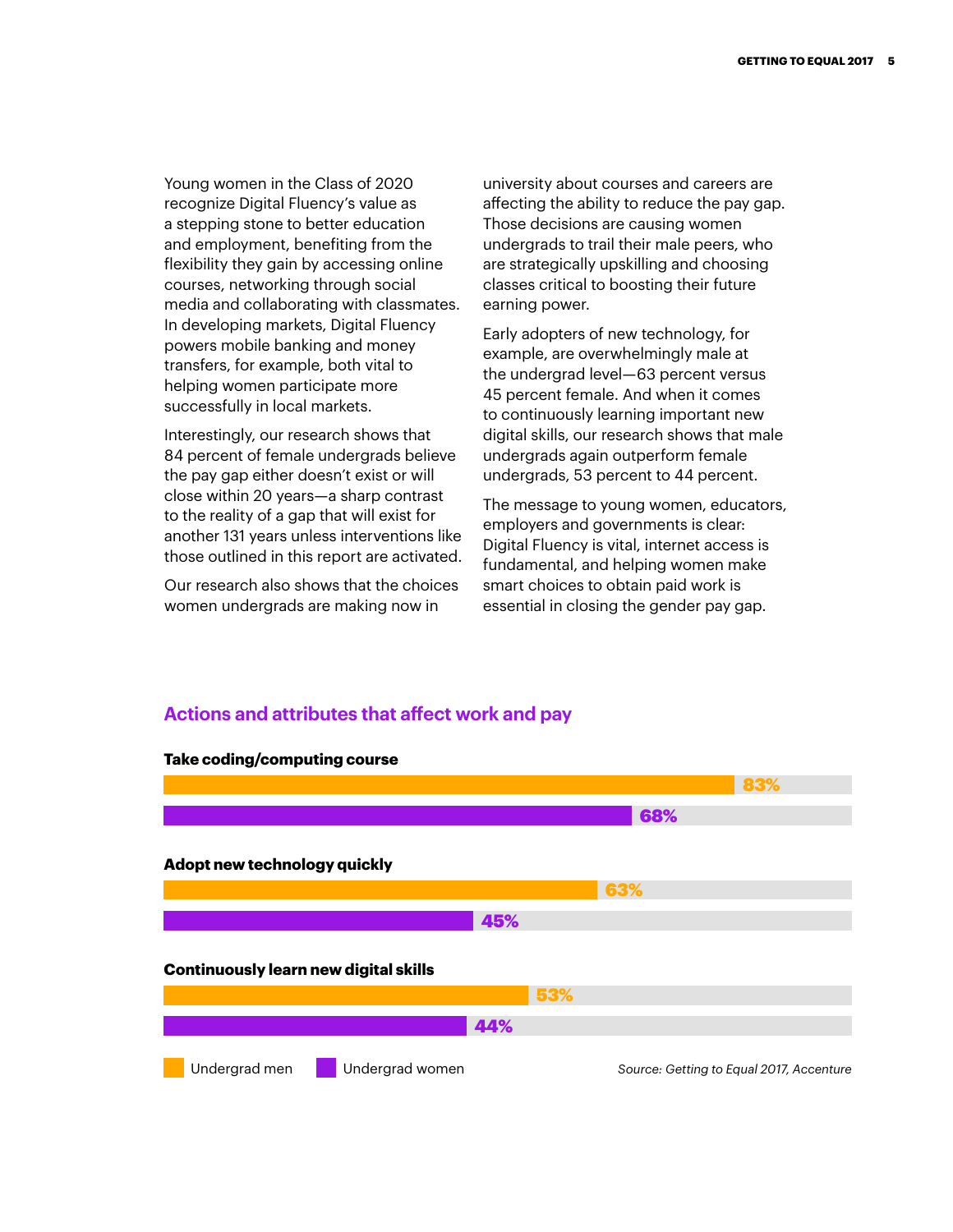# CAREER STRATEGY TRANSFORMS

# **The power to reduce the pay gap 9% worldwide by 2030**

Digital alone will not close the pay gap.

Our research identifies several non-digital factors that can help women earn more and advance farther—a Career Strategy that encourages them to aim high, make informed choices, and manage their careers proactively.

That strategy—if backed by employers and governments providing much-needed support and inspiration for women in the workforce—has the power to transform women's lives and further narrow the pay gap by 2030.

The non-digital factors we identified as having the greatest impact on increasing women's pay and progression center around the choices they make about the jobs they take.

#### **Company size**

Women's salaries increase with company size at every career level.

#### **Full-time work**

Women's hourly pay increases almost 41 percent when working full time.

### **Family-friendly practices**

Women's chances of working in high-paying industries increase 12 percent if they have flexible working hours and support to grow their careers.

## **The impact of Career Strategy**

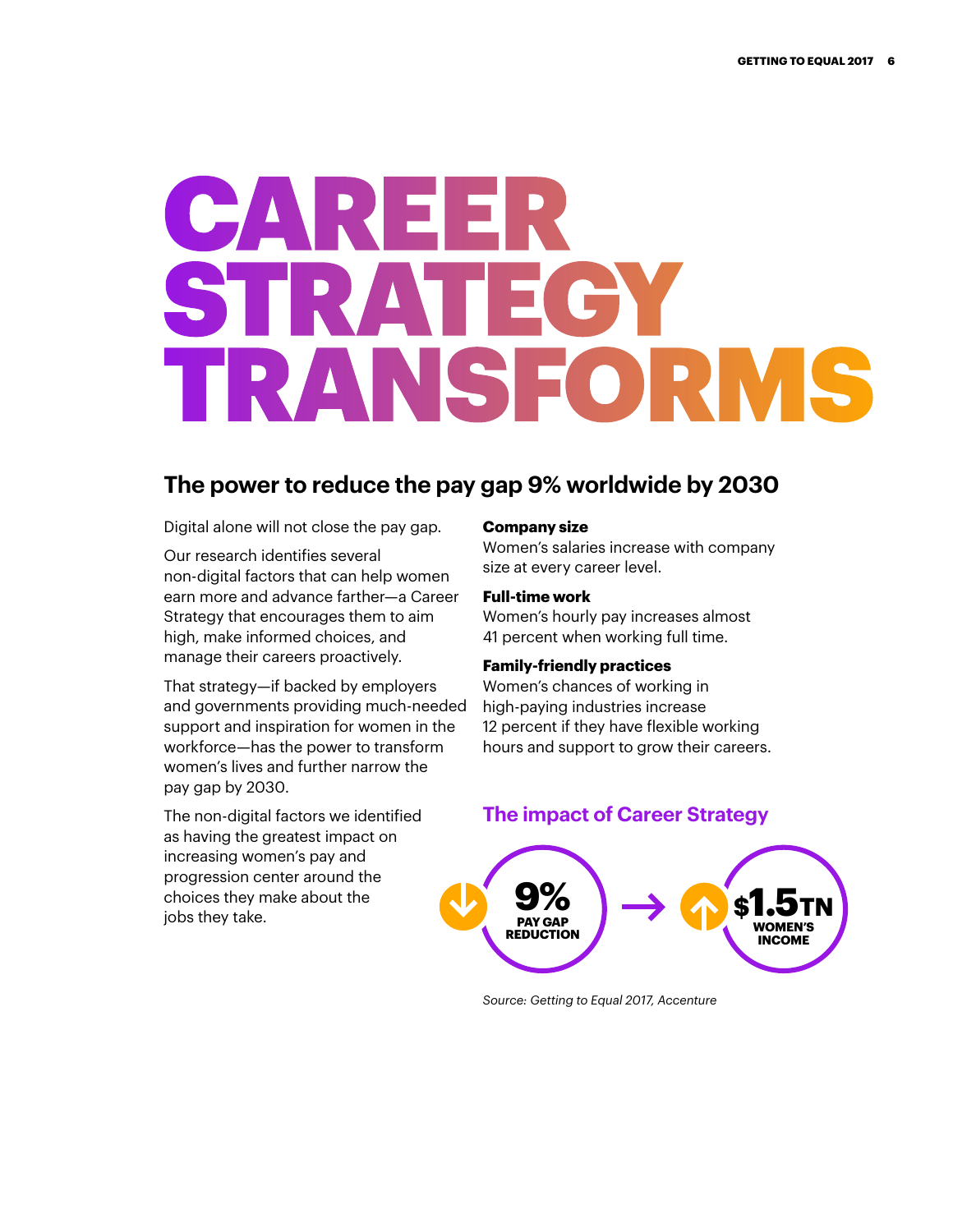We also identified several actions and attributes that affect work and pay once young women are in a job, including proactive career management, aspiration to be promoted to a leadership position, and having a mentor, along with having confidence and ambition.

These attributes are stronger in women who progress further and faster than other women—but they're even stronger in men. And in this area, female undergrads are once again trailing males. More male than female undergrads aspire to be in senior leadership positions—51 percent versus only 41 percent.

More than half of male undergrads— 58 percent—have a mentor who provides guidance, while only 45 percent of female undergrads have the same kind of career advantage.

And 40 percent of male undergrads are much more likely to choose their area of study based on jobs they believe will ultimately pay them the most money, while only 27 percent of women show the same financial focus.

If men and women had these attributes equally, our research shows, the impact on closing the pay gap would be accelerated and significant.

### **Actions and attributes that affect work and pay**

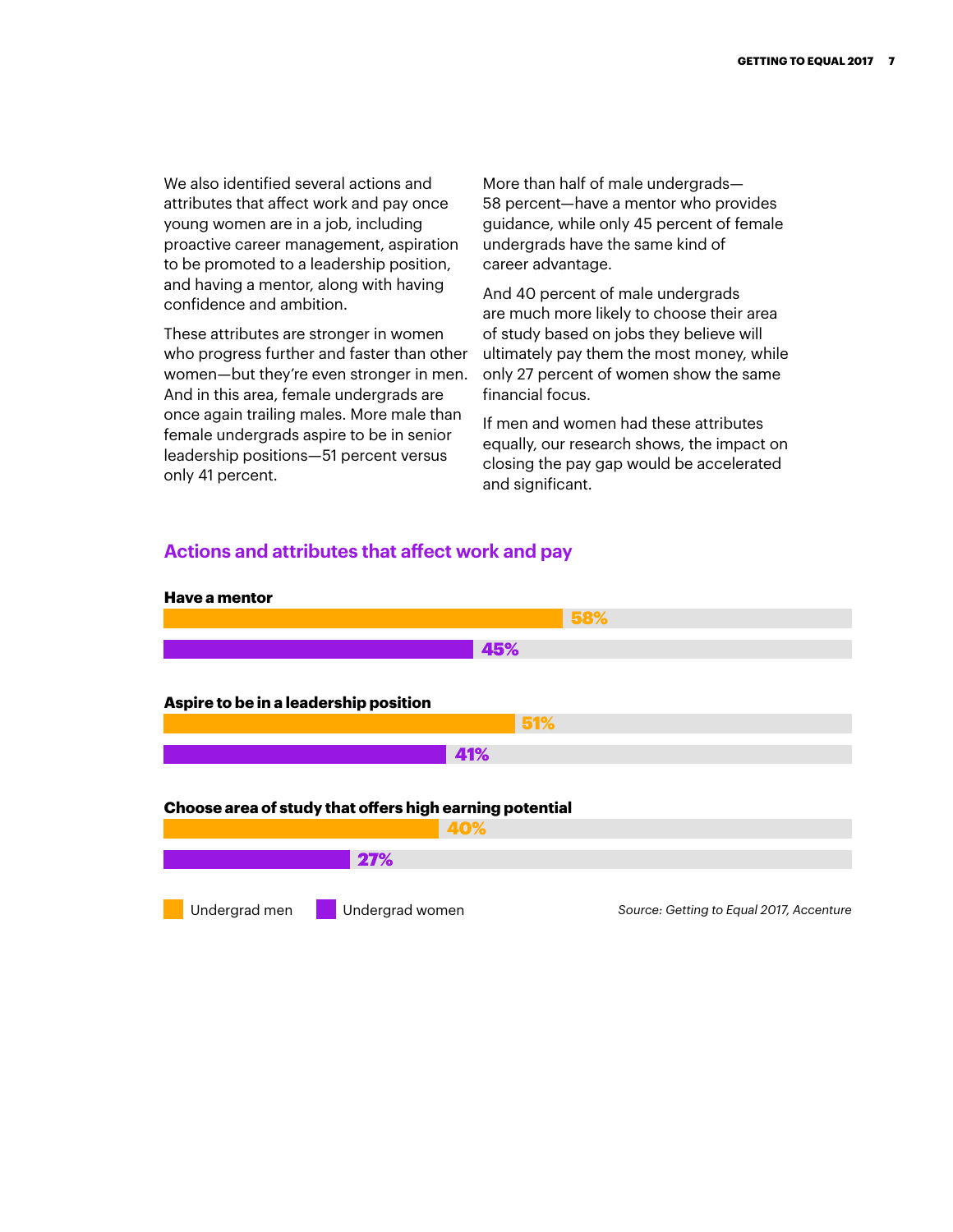# TECH IMMERSION ACCELERATES

# **The power to reduce the pay gap 5% worldwide by 2030**

Our research shows that while young women undergrads spend more time online than their male peers, they don't immerse themselves deeper in the STEM and digital skills necessary to advance as quickly as men in the workforce.

Tech Immersion accelerates women's ability to level the playing field with their male peers, turbocharging earning potential through full-time work and more senior roles in high-paid industries. Tech Immersion can help reduce the pay gap by 2030 while increasing opportunities that change the course of lives.

Our research shows that earning a STEM subject degree increases a woman's chances of working in a highpaying industry in the developed markets by 19 percent. Additionally, we found that 37 percent of women who reach senior management positions, for example, studied STEM or computer science and used their digital experience to advance in the workplace.

### **The impact of Tech Immersion**

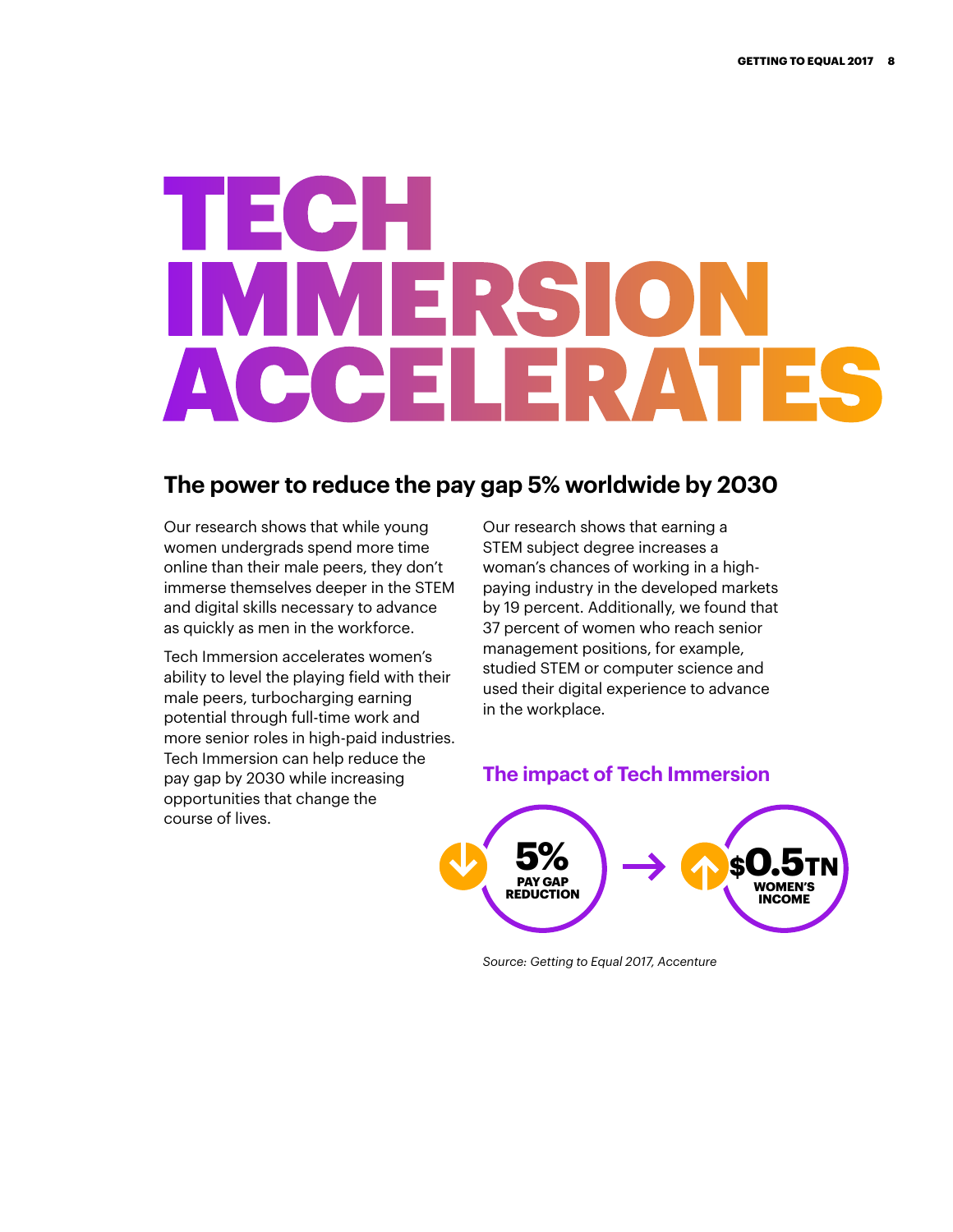But our research also reveals that male undergrads are twice as likely as females to pursue computer science or engineering. And while 68 percent of female undergrads have taken a class in computing or coding, undergrad males once again surpass them at 83 percent.

Though there is a clear lack of women in fields such as IT and software, not every young woman wants to graduate into a STEM career. But broader experience in science and math domains can open careers in fast-growth sectors with higher paid work such as civil engineering, urban design, medical research, healthcare and aerospace.

And just gaining additional exposure in technology—from website or app design, taking a training course in programming, or working in a tech-related field—can measurably accelerate a woman's career and pay.

Like other smart investment decisions, the choices young women make in adding depth to their tech skill sets during their undergraduate and working years will compound over time, becoming even more valuable later in their careers. Every woman who increases her earnings is helping reduce the pay gap.

### **Actions that accelerate career and pay**

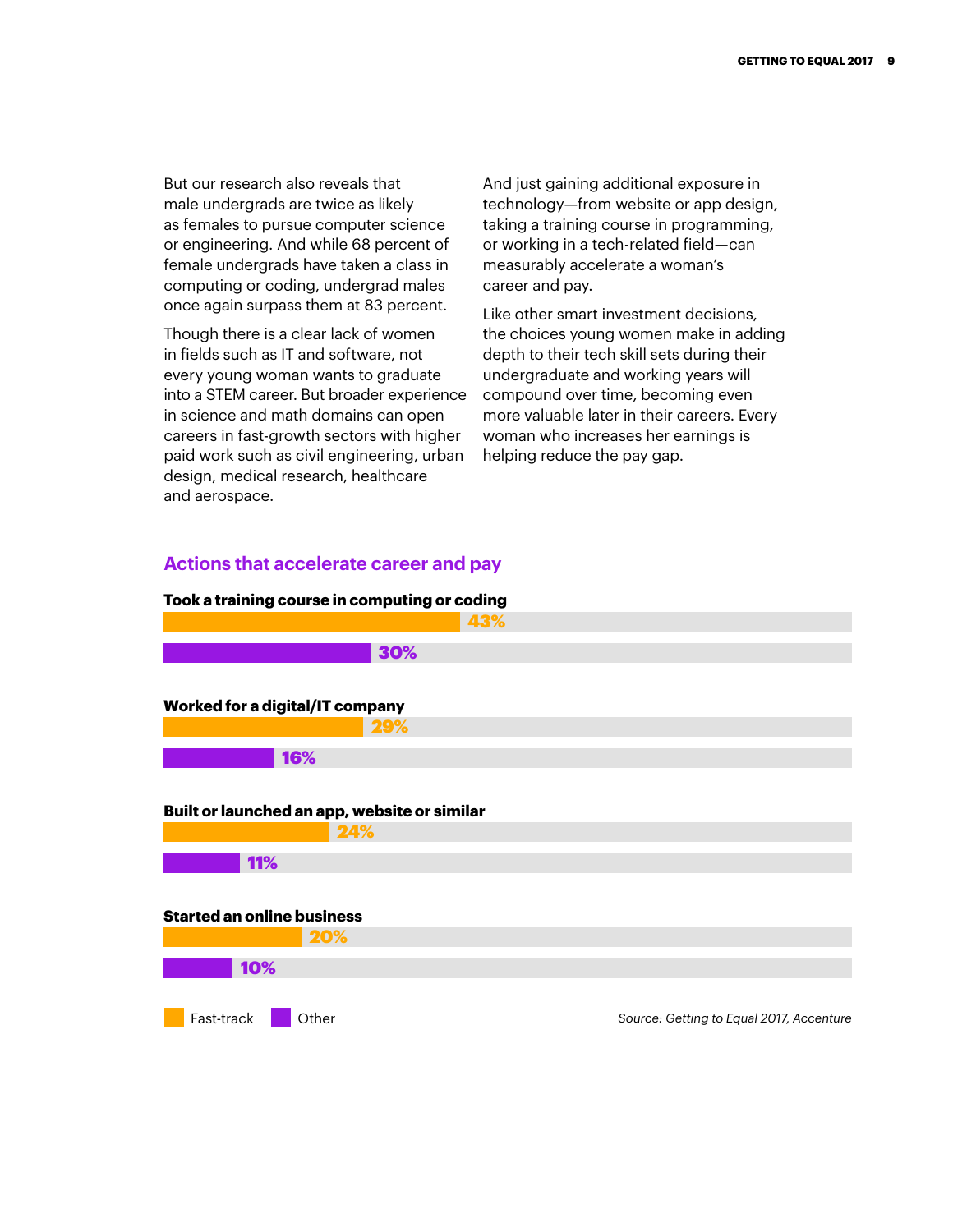# WOMEN ON THE FAST-TRACK

**Are some women taking advantage of all three equalizers? The answer, according to our research, is a resounding "yes."**

Women on the fast-track can provide a road map for other women just entering the workforce.

Fast-track women, who comprise a fifth of our study sample, typically reach manager level within five years and lead their peer group in terms of advancement in the workplace. At the senior manager level, 41 percent studied STEM or computer science at some point during their undergraduate or working years, and they continue to hone those skills.

Career Strategy is key for them, and they manage jobs and salaries adeptly, ensuring they have mentors, advocates and other support necessary to advance to senior positions.

Fast-track women also understand the connection between full-time work and increased pay, and they overwhelmingly work full-time. Of those we surveyed, 94 percent are full-time workers. And 74 percent benefit from flexible schedules, including flextime or a compressed week, made manageable by telecommuting.



### **Actions and attributes that drive fast-track women**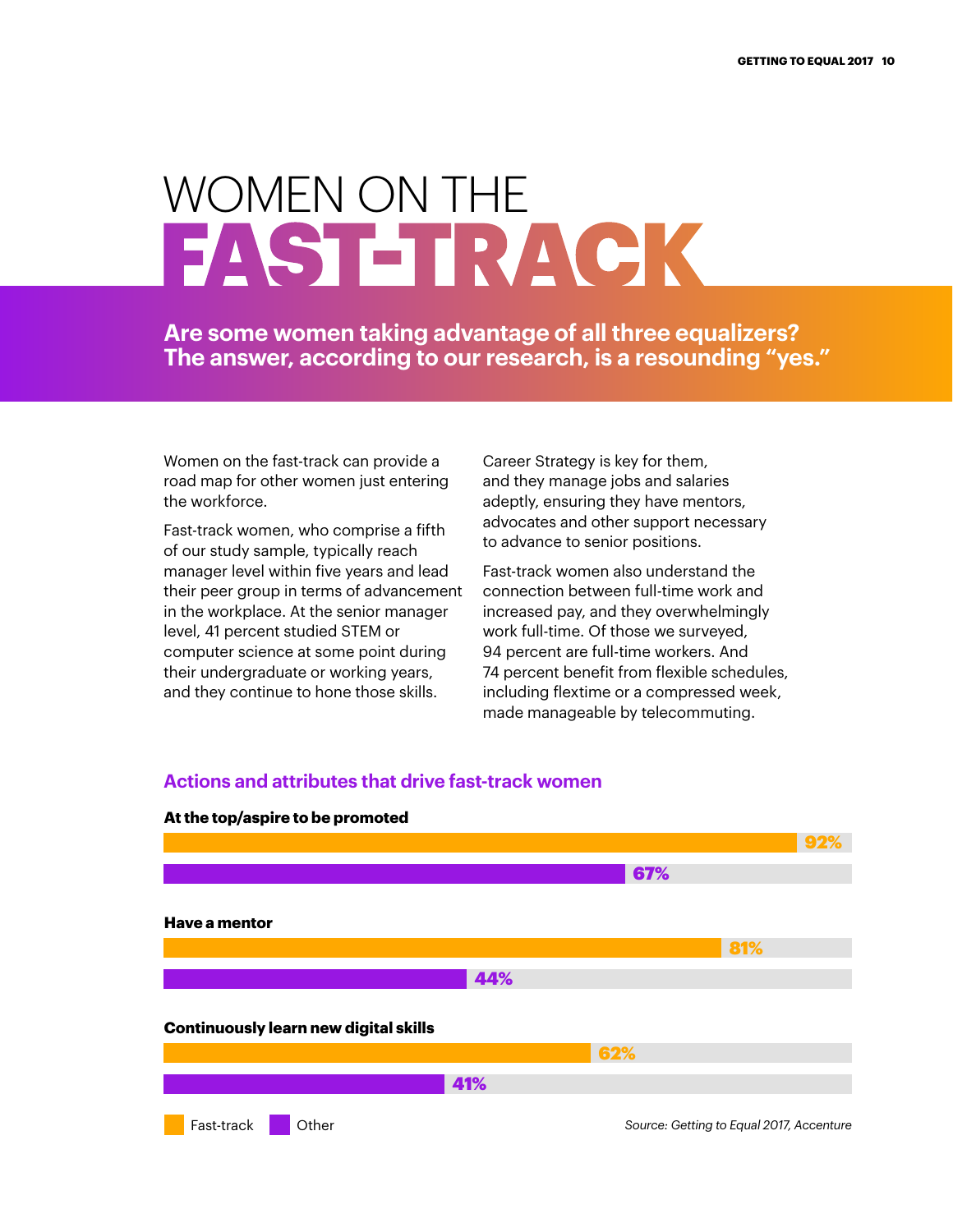# MOTHERHOOD AND THE WORKPLACE

**Perhaps surprisingly, the results of our study give mothers reasons to be optimistic about their prospects in the workforce.**

We found that motherhood does not necessarily slow a woman's career progression. In fact, 82 percent of fast-track women are mothers.

Of course, the responsibilities of parenthood still fall predominantly on women: fully 72 percent of mothers have taken three or more months off work to raise a family, versus just 33 percent of fathers. And 91 percent of mothers who are employed report that they have primary childcare responsibility outside of working hours.

But we found that higher Digital Fluency, more ambition and better workplace support all help mothers advance their careers. Mothers over the age of 39 are more likely to have been promoted more often than non-mother peers their same age.

And when they return to work, mothers are more likely to juggle commitments by using digital. Sixty-one percent say it increases their access to information, 50 percent use it to better prepare for important meetings, and 49 percent say digital gives them control over when and where they work as well as helping to quickly find expertise and advice.

Eighty percent of mothers who fit the fast-track category admit they were less ambitious when their children were young, and 66 percent say they've traded some degree of pay for greater flexibility. But they overwhelmingly keep pace with digital skills—67 percent of fast-track mothers take part in continuous learning and report that they are often the first to try new tech devices and services.

### **Working mothers cite benefits of digital**

# **More control over when and where I work** 42% 49% 26% 43% 30% 38% *Source: Getting to Equal 2017, Accenture* **Manage my non-work commitments Reduces need to travel for work** Children No children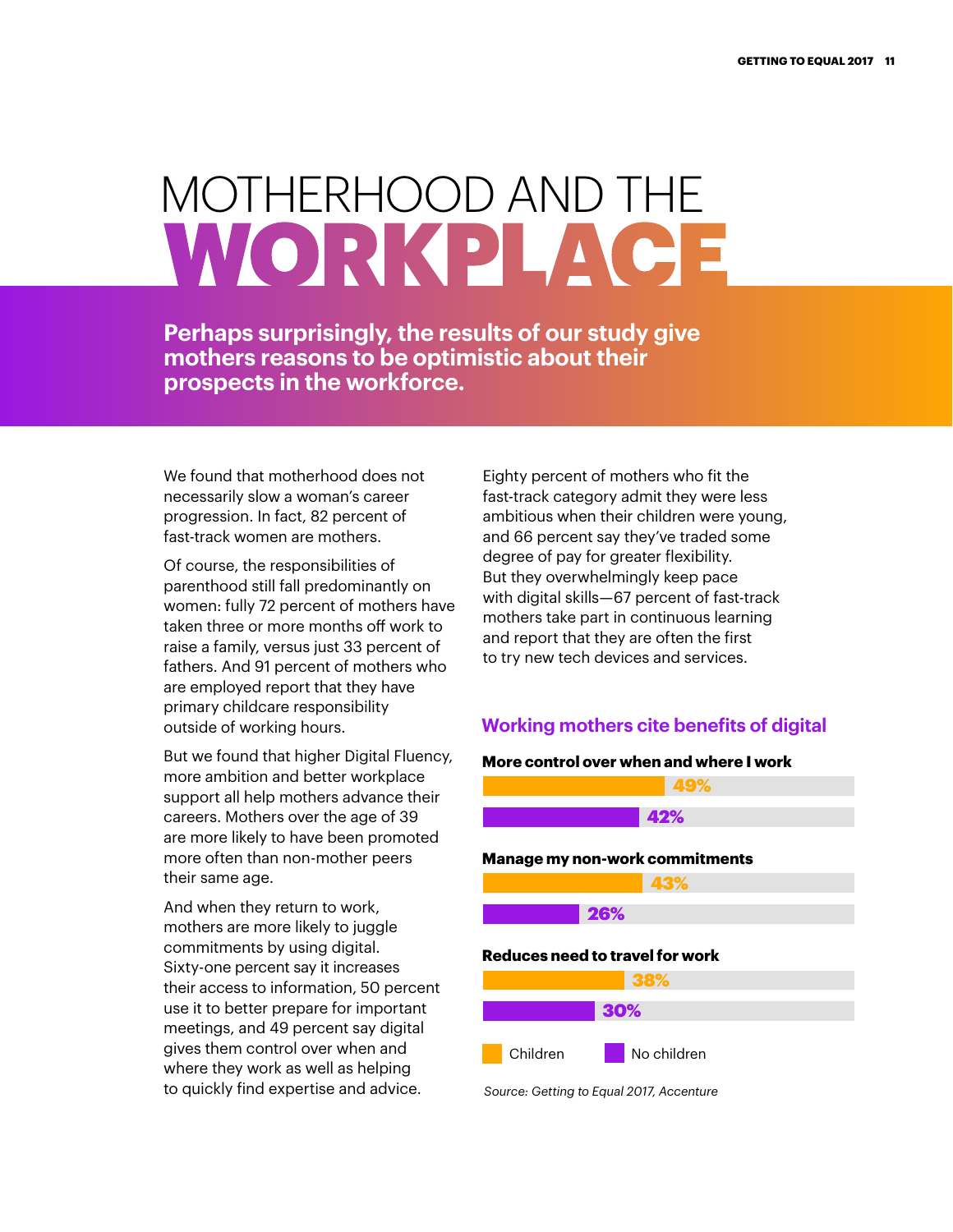# LET'S CLOSE THE PAY GAP TOGETHER

**The gender pay gap has remained an intractable problem for too long. Our research shows that globally, 55 percent of women who want salaried work can't find a suitable job.** 

In an environment of intense skills shortages, the pay gap holds back not just women, but business and economic growth. The skills shortage and the pay gap must be solved together.

Each of the three equalizers we identified in this report contributes to closing the pay gap. But applied together, greater levels of Digital Fluency, more proactive approaches to Career Strategy and deeper Tech Immersion can have a transformational impact. These equalizers can cut 102 years off the pay gap in developing markets and 36 years in developed markets. Globally, by 2030, they can reduce the pay gap by 35 percent, boosting women's income by \$3.9 trillion.

Business, government and academia all have an important role to play in closing the gender pay gap. Collaboration among these organizations is key to providing the right opportunities, environments and role models to lead the way for change.

Colleges and universities must raise awareness with female undergrads about the impact of academic choices on future workforce pay and advancement. Governments, for their part, must deliver on making high-speed internet access a basic right of every citizen, especially in developing markets where no other single action will do more to get women working.

And businesses must provide the tools for female employees to succeed and grow, including lifelong learning, mentorship programs, flexible hours, and transparency and benchmarking around salaries. Companies that create supportive work environments are better able to attract new women recruits while encouraging high-performing women to stay—dynamics that are increasingly recognized as competitive differentiators.

### **The impact of Digital Fluency + Career Strategy + Tech Immersion**

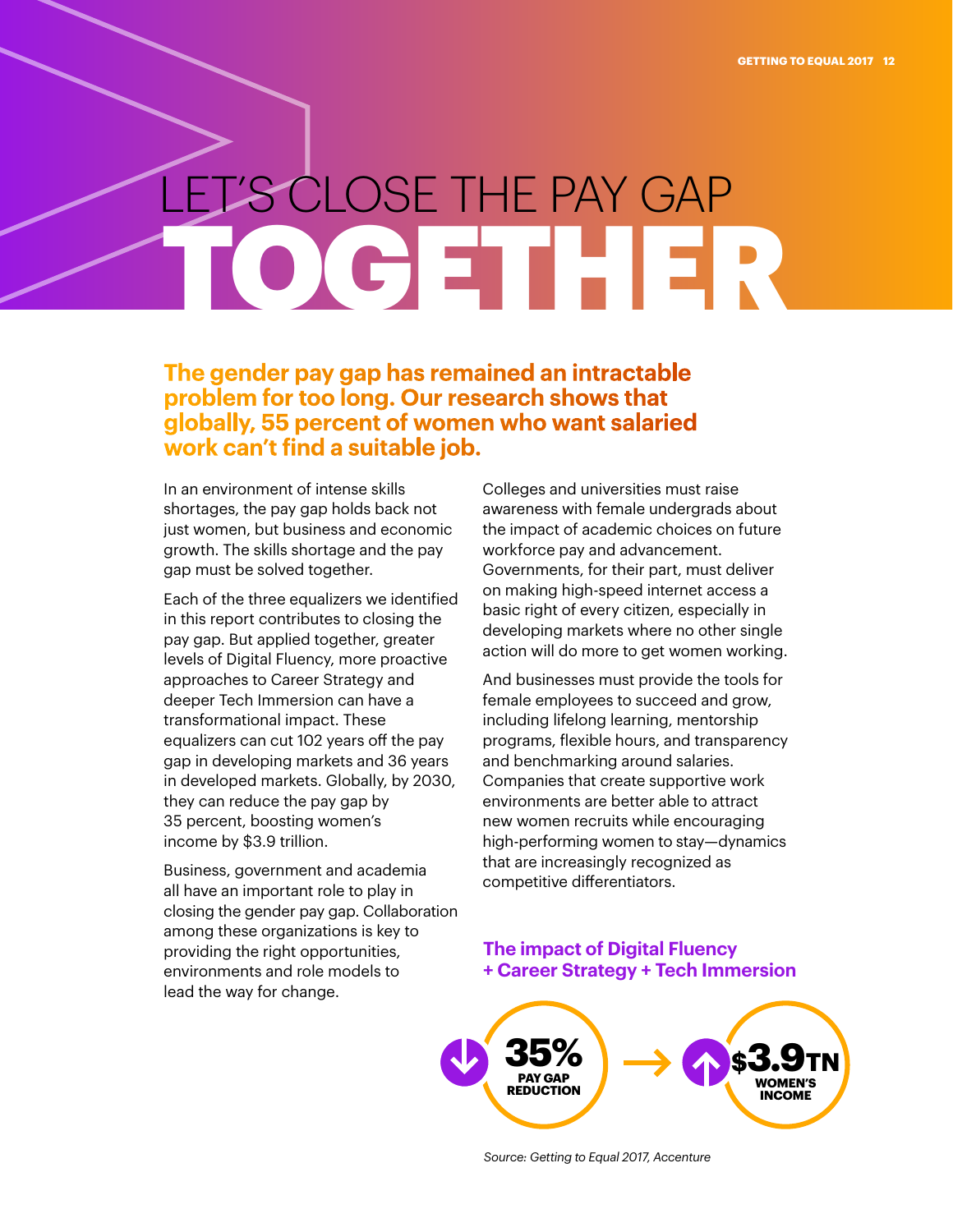In a digital era where skills are not only in short supply but constantly changing, flexible workplaces will be essential so that workforces stay adaptive and relevant. Business leaders and policy makers must recognize that without taking action, they will be going against the grain of broader, unstoppable forces that are transforming the world of work.

Not only is digital technology changing the nature of work and reshaping organizations, but a demographic revolution is playing its part. For the first time, five generations are participating in the workforce, shifting working cultures as people demand greater flexibility, more project-based employment, freelance experiences and increased autonomy.

Enabled by new digital technologies, the future workforce will create an environment more conducive to the needs of women and better placed to level the playing field with men.

The critical steps necessary to encourage greater female participation in the workforce and enable career advancement should be clear to businesses, academia, governments and policy makers.

Gender equality is an essential element of an inclusive workplace, and it extends to pay. Today's female undergraduates have the greatest chance of closing the gender pay gap within their lifetimes. Together with the Class of 2020, we must seize this opportunity.